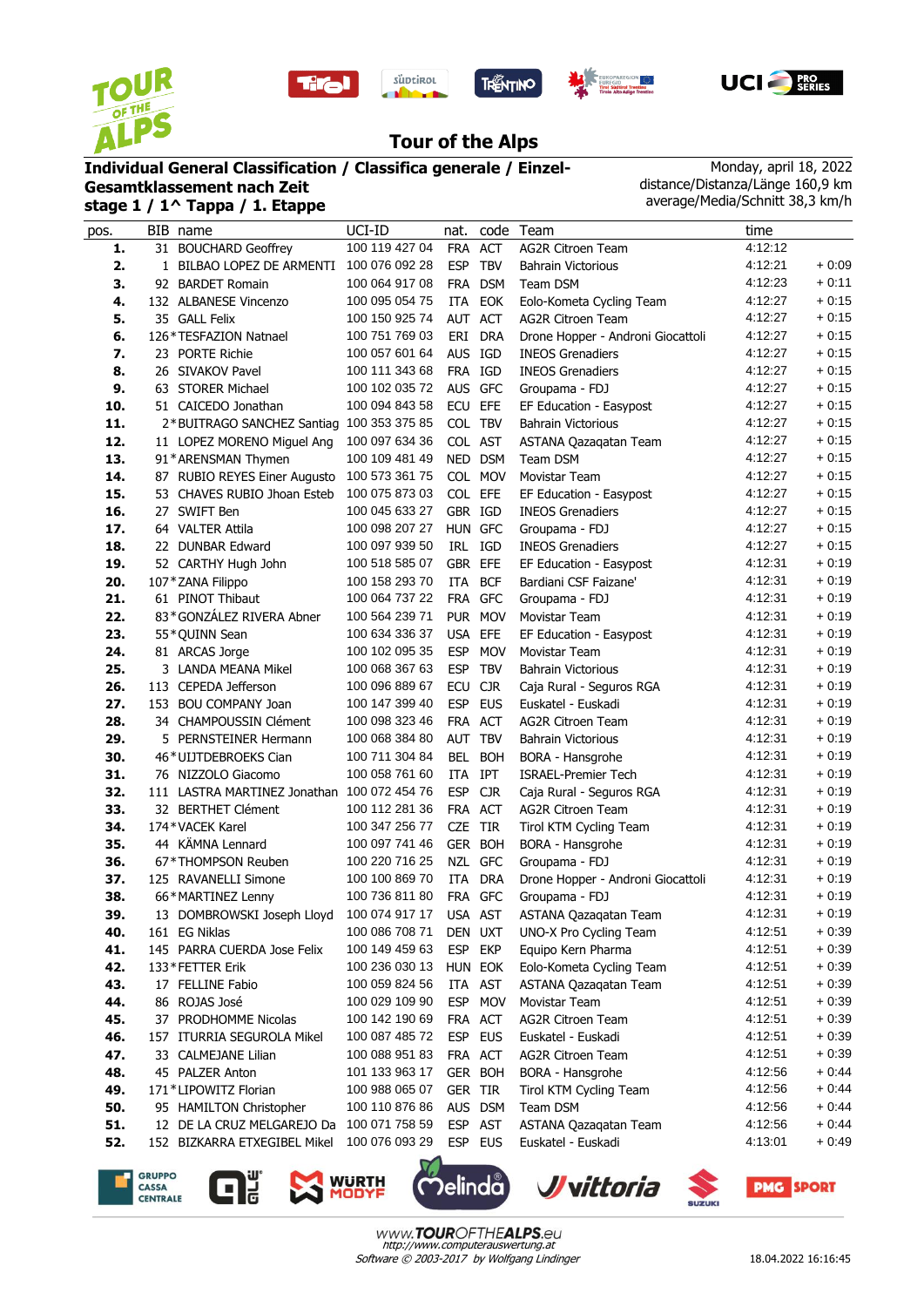| Tour of the Alps |                                                     |                                  |                    |            |                                   |                    | $\overline{2}$       |
|------------------|-----------------------------------------------------|----------------------------------|--------------------|------------|-----------------------------------|--------------------|----------------------|
| 53.              | 141 AGIRRE EGAÑA Jon                                | 100 423 815 06                   | <b>ESP</b>         | <b>EKP</b> | Equipo Kern Pharma                | 4:13:01            | $+0.49$              |
| 54.              | 6*ZAMBANINI Edoardo                                 | 100 300 493 68                   | ITA                | <b>TBV</b> | <b>Bahrain Victorious</b>         | 4:13:16            | $+1:04$              |
| 55.              | 166*KULSET Magnus                                   | 100 199 761 22                   | NOR UXT            |            | UNO-X Pro Cycling Team            | 4:13:18            | $+1:06$              |
| 56.              | 156 * IRIBAR JAUREGI Unai                           | 100 157 100 41                   | ESP EUS            |            | Euskatel - Euskadi                | 4:13:39            | $+1:27$              |
| 57.              | 14 HENAO GOMEZ Sebastian                            | 100 079 968 24                   | COL AST            |            | ASTANA Qazaqatan Team             | 4:14:01            | $+1:49$              |
| 58.              | 82 BARTA William                                    | 100 100 895 96                   | USA MOV            |            | Movistar Team                     | 4:14:01            | $+1:49$              |
| 59.              | 116 MARTIN GALAN Sergio Roma 100 095 179 06         |                                  | <b>ESP</b>         | <b>CJR</b> | Caja Rural - Seguros RGA          | 4:14:15            | $+2:03$              |
| 60.              | 4 NOVAK Domen                                       | 100 093 724 06                   | SLO.               | <b>TBV</b> | <b>Bahrain Victorious</b>         | 4:15:44            | $+3:32$              |
| 61.              | 42 FABBRO Matteo                                    | 100 090 959 54                   | ITA                | <b>BOH</b> | <b>BORA - Hansgrohe</b>           | 4:16:14            | $+4:02$              |
| 62.              | 122 BAIS Mattia                                     | 100 138 797 71                   | ITA                | <b>DRA</b> | Drone Hopper - Androni Giocattoli | 4:16:17            | $+4.05$              |
| 63.              | 155 ETXEBERRIA ZAFRA Asier                          | 100 424 787 08                   | <b>ESP</b>         | <b>EUS</b> | Euskatel - Euskadi                | 4:16:17            | $+4.05$              |
| 64.              | 24 PUCCIO Salvatore                                 | 100 055 878 87                   | ITA                | IGD        | <b>INEOS Grenadiers</b>           | 4:16:31            | $+4.19$              |
| 65.              | 106 * RASTELLI Luca                                 | 100 159 050 51                   | ITA                | <b>BCF</b> | Bardiani CSF Faizane'             | 4:17:26            | $+5:14$              |
| 66.              | 103 COVILI Luca                                     | 100 101 857 88                   | ITA                | <b>BCF</b> | Bardiani CSF Faizane'             | 4:17:26            | $+5.14$              |
| 67.              | 62 BADILATTI Matteo                                 | 100 140 939 79                   | SUI GFC            |            | Groupama - FDJ                    | 4:17:26            | $+5:14$              |
| 68.              | 47 ZWIEHOFF Ben                                     | 100 077 062 28                   | GER BOH            |            | BORA - Hansgrohe                  | 4:17:32            | $+5:20$              |
| 69.              | 131 BAIS Davide                                     | 100 151 318 79                   | ITA                | EOK        | Eolo-Kometa Cycling Team          | 4:19:43            | $+7:31$              |
| 70.              | 147 LOPEZ CARAVACA Jordi                            | 100 111 531 62                   | <b>ESP</b>         | <b>EKP</b> | Equipo Kern Pharma                | 4:19:43            | $+7:31$              |
| 71.              | 146*COBO CAYON Ivan                                 | 100 235 651 22                   | <b>ESP</b>         | <b>EKP</b> | Equipo Kern Pharma                | 4:19:43            | $+7:31$              |
| 72.              | 84*RANGEL COSTA Vinicius                            | 100 531 285 00                   | BRA MOV            |            | Movistar Team                     | 4:19:43            | $+7:31$              |
| 73.              | 73 FROOME Chris                                     | 100 043 936 76                   | GBR IPT            |            | <b>ISRAEL-Premier Tech</b>        | 4:19:43            | $+7:31$              |
| 74.              | 21 AMADOR Andrey                                    | 100 034 739 94                   | CRC IGD            |            | <b>INEOS Grenadiers</b>           | 4:19:43            | $+7:31$              |
| 75.              | 114 JOHNSTON Calum                                  | 100 159 028 29                   | GBR CJR            |            | Caja Rural - Seguros RGA          | 4:19:43            | $+7:31$              |
| 76.              | 25 RIVERA VARGAS Brandon S                          | 100 088 627 50                   | COL IGD            |            | <b>INEOS Grenadiers</b>           | 4:19:43            | $+7:31$              |
| 77.              | 16 PRONSKIY Vadim                                   | 100 150 845 91                   | KAZ AST            |            | ASTANA Qazaqatan Team             | 4:19:43            | $+7:31$              |
| 78.              | 127 ZARDINI Edoardo                                 | 100 056 581 14                   | ITA DRA            |            | Drone Hopper - Androni Giocattoli | 4:20:43            | $+8:31$              |
| 79.              | 134 DINA Márton                                     | 100 088 167 75                   | HUN EOK            |            | Eolo-Kometa Cycling Team          | 4:22:10            | $+9.58$              |
| 80.              | 123 BISOLTI Alessandro                              | 100 053 909 58                   | ITA                | DRA        | Drone Hopper - Androni Giocattoli | 4:22:17            | $+10:05$             |
| 81.              | 77 PICCOLI James                                    | 100 519 942 06                   | CAN IPT            |            | <b>ISRAEL-Premier Tech</b>        | 4:22:17            | $+10:05$             |
| 82.              | 144* ARRIETA LIZARRAGA Igor                         | 100 486 724 59                   | <b>ESP</b>         | <b>EKP</b> | Equipo Kern Pharma                | 4:22:17            | $+10:05$             |
| 83.              | 172 * ENGELHARDT Felix                              | 100 363 511 36                   | <b>GER</b>         | <b>TIR</b> | Tirol KTM Cycling Team            | 4:22:17            | $+10:05$             |
| 84.              | 15 NATAROV Yuriy                                    | 100 098 181 01                   | KAZ AST            |            | ASTANA Qazaqatan Team             | 4:22:17            | $+10:05$             |
| 85.              | 115*PIRA PARADA Yesid                               | 101 012 300 89                   | COL CJR            |            | Caja Rural - Seguros RGA          | 4:22:17            | $+10:05$             |
| 86.              | 54 GHEBREMEDHIN Merhawi                             | 100 088 551 71                   | ERI EFE            |            | EF Education - Easypost           | 4:22:17            | $+10:05$             |
| 87.              | 85*HOLLMANN Juri                                    | 100 109 776 53                   | GER MOV            |            | Movistar Team                     | 4:22:17            | $+10:05$             |
| 88.              | 36 HÄNNINEN Jaakko                                  | 100 094 197 91                   | FIN ACT            |            | <b>AG2R Citroen Team</b>          | 4:22:17            | $+10:05$             |
| 89.              | 173*MCLAIN Logan                                    | 100 634 766 79                   | USA TIR            |            | Tirol KTM Cycling Team            | 4:22:17            | $+10:05$             |
| 90.              | 93 * BRENNER Marco                                  | 100 363 549 74                   | GER DSM            |            | Team DSM                          | 4:22:17            | $+10:05$             |
| 91.              | 124 MUÑOZ GIRALDO Daniel                            | 100 109 856 36                   | COL DRA            |            | Drone Hopper - Androni Giocattoli | 4:22:17            | $+10:05$             |
| 92.              | 43 GAMPER Patrick                                   | 100 109 662 36                   | AUT BOH            |            | BORA - Hansgrohe                  | 4:22:17            | + 10:05              |
| 93.              | 135 RAVASI Edward                                   | 100 097 036 20                   | ITA EOK            |            | Eolo-Kometa Cycling Team          | 4:22:17            | $+10:05$             |
| 94.              | 142*MENDEZ NOREÑA Daniel Ale                        | 100 354 252 89                   | COL EKP            |            | Equipo Kern Pharma                | 4:22:17            | $+10:05$             |
| 95.              | 112 AMEZQUETA MORENO Julen                          | 100 100 426 15                   | ESP CJR            |            | Caja Rural - Seguros RGA          | 4:22:17            | $+10:05$             |
| 96.              | 75 HAGEN Carl Fredrik<br>162 TRÆEN Torstein         | 100 885 025 78<br>100 098 935 76 | NOR IPT            |            | <b>ISRAEL-Premier Tech</b>        | 4:22:17<br>4:23:18 | $+10:05$<br>$+11:06$ |
| 97.              |                                                     | 100 199 955 22                   | NOR UXT<br>NOR UXT |            | UNO-X Pro Cycling Team            | 4:23:18            | $+11:06$             |
| 98.              | 165 KULSET Sindre                                   | 100 231 431 70                   | NED DSM            |            | UNO-X Pro Cycling Team            | 4:23:32            | $+11:20$             |
| 99.<br>100.      | 97*REINDERINK Pepijn<br>102 CAÑAVERAL VARGAS Johnat | 100 098 730 65                   | COL BCF            |            | Team DSM<br>Bardiani CSF Faizane' | 4:23:38            | $+11:26$             |
| 101.             | 143 ARAIZ MICHEL Sergio                             | 100 424 284 87                   | <b>ESP</b>         | EKP        | Equipo Kern Pharma                | 4:23:38            | $+11:26$             |
| 102.             | 154 CUADRADO RUIZ DE GAUNA                          | 100 417 032 13                   | <b>ESP</b>         | <b>EUS</b> | Euskatel - Euskadi                | 4:23:38            | $+11:26$             |
| 103.             | 151 BALLARIN MANSO Iker                             | 100 423 806 94                   | ESP EUS            |            | Euskatel - Euskadi                | 4:23:58            | $+11:46$             |
| 104.             | 167 ABRAHAMSEN Jonas                                | 100 086 594 54                   | NOR UXT            |            | UNO-X Pro Cycling Team            | 4:26:29            | $+14:17$             |
| 105.             | 74 GOLDSTEIN Omer                                   | 100 092 467 10                   | ISR IPT            |            | <b>ISRAEL-Premier Tech</b>        | 4:26:29            | $+14:17$             |
| 106.             | 175 * ZANGERLE Emanuel                              | 100 351 264 11                   | AUT TIR            |            | Tirol KTM Cycling Team            | 4:26:29            | + 14:17              |
| 107.             | 163*URIANSTAD Martin Bugge                          | 100 159 053 54                   | NOR UXT            |            | UNO-X Pro Cycling Team            | 4:26:29            | + 14:17              |
| 108.             | 101 BATTAGLIN Enrico                                | 100 054 674 47                   | ITA BCF            |            | Bardiani CSF Faizane'             | 4:26:29            | $+14:17$             |
| 109.             | 164*HOLTER Ådne                                     | 100 204 339 41                   | NOR UXT            |            | UNO-X Pro Cycling Team            | 4:26:29            | + 14:17              |
| 110.             | 96*POOLE Max                                        | 100 592 337 39                   | GBR DSM            |            | Team DSM                          | 4:26:37            | + 14:25              |
| 111.             | 104 * EL GOUZI Omar                                 | 100 159 207 14                   | ITA BCF            |            | Bardiani CSF Faizane'             | 4:28:09            | $+15:57$             |
| 112.             | 176*ROSNER Linus                                    | 100 490 391 40                   | GER TIR            |            | Tirol KTM Cycling Team            | 4:30:11            | $+17:59$             |
|                  |                                                     |                                  |                    |            |                                   |                    |                      |











Software © 2003-2017 by Wolfgang Lindinger http://www.computerauswertung.at